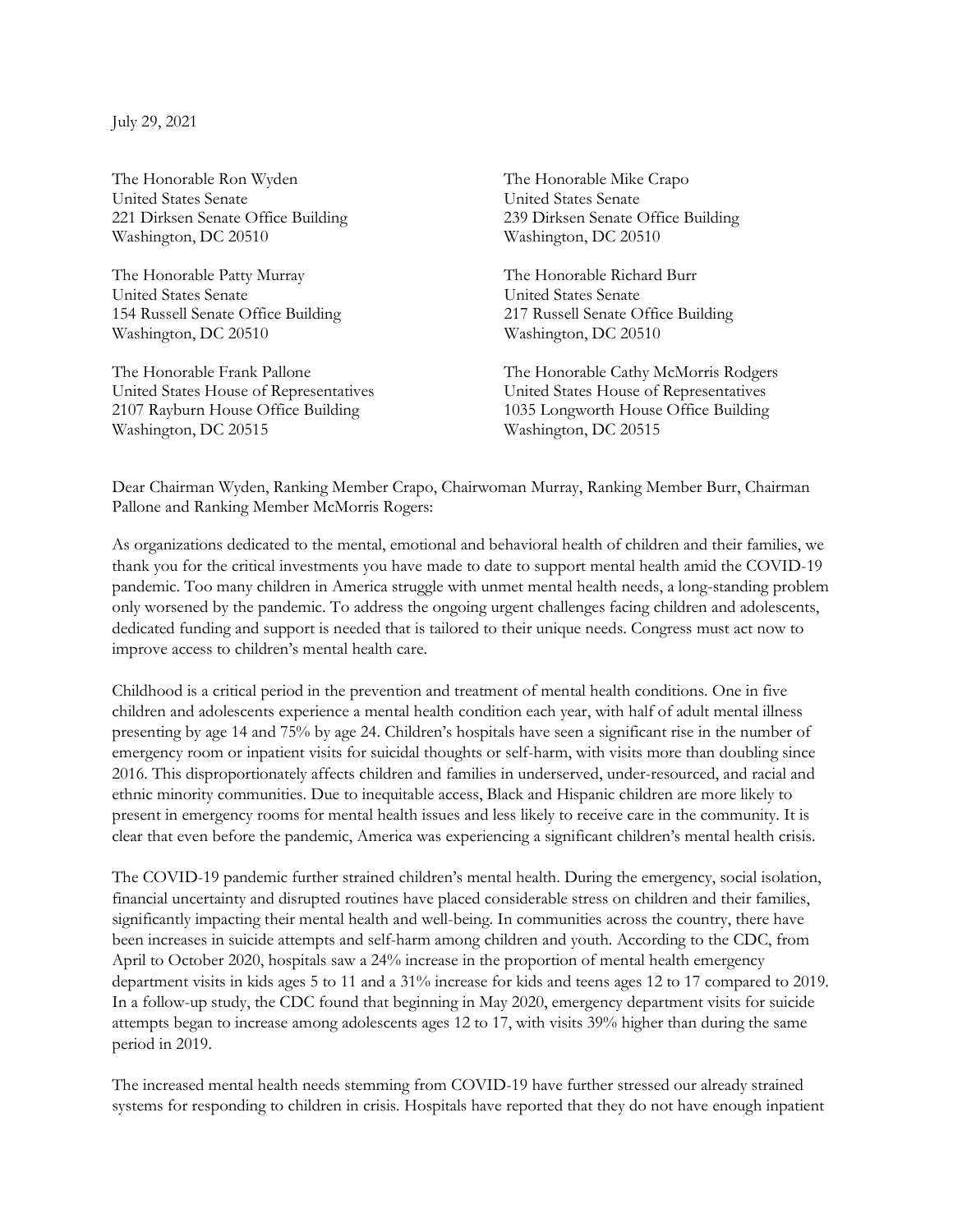beds to support children in crisis situations. As a result, a growing number of children are "boarded" in hospital emergency departments because there are no alternative placement options. Exacerbated by shortages of mental health professionals across disciplines, insufficient capacity exists to provide the level of care needed and support for more effective integration of services across the continuum.

## Mental and Behavioral Health Policy Recommendations

The effects of the COVID-19 pandemic on children's mental health highlight the nation's acute shortage of developmentally and culturally appropriate mental health services and the need to reinforce and expand the pediatric mental health delivery system and infrastructure. Congress must act now to promote access to necessary mental health care for children and adolescents by increasing immediate and long-term investments in the pediatric health care safety net, promoting comprehensive, integrated care, and building new and different national capacity to support care across the continuum.

- Strengthen Medicaid The Medicaid program is the backbone of coverage for children in the United States, with children representing nearly half of all enrollees. Medicaid is also the single largest payer for mental health services. Access to timely and continuous comprehensive care and supports under the Medicaid program promotes children's health and well-being, facilitates early identification and intervention and builds greater resiliency. Sustainable reimbursement or payment models that support Medicaid providers are needed to enhance children's access to the full continuum of care, including screening in primary care settings and at well-child visits, community and school-based services and increased access through investments in telehealth. We recommend strengthening federal support for pediatric mental health care services by increasing the federal Medicaid match (FMAP) for these services generally or by enhancing reimbursement rates for Medicaid providers of pediatric mental health services.
- Extend and preserve telehealth flexibilities During the pandemic, telehealth emerged as a vital tool to increase patient access to needed services and transformational to health care delivery. Notably, investments in telehealth have supported continuity of pediatric mental health care services, even amidst stay-at-home orders and forgone in-person care. To encourage expanded access to and use of telehealth services under Medicaid, we recommend Congress direct CMS to issue guidance to states on how to improve and sustain the availability of telehealth under Medicaid during the pandemic and beyond, including coverage of audio-only services, to provide appropriate pediatric care. Access to audio-only services is critical to support equitable access to mental health care for individuals without adequate broadband coverage.
- Strengthen systems of care through better coordination and integration Children's access to appropriate mental health care can be strengthened by improving coordination and collaboration between professionals and facilitating early identification and referral for community-based behavioral health services. To foster linkages and strengthen coordination across systems of care, Congress should provide resources to allow providers to effectively implement and bolster sustainable care coordination and integration strategies, which may include primary care integration in their communities across payers, including the establishment of effective reimbursement pathways. Additionally, greater investments are urgently needed to provide children and adolescents timely access to mental health services at the right level and in the appropriate setting. To ensure children have care options that meet their needs, Congress should provide flexible resources to support a range of child and adolescent-centered, community-based prevention and treatment services. Examples may include mental health urgent care, mobile crisis response services, substance use disorder prevention and treatment programs, youth and family peer-support, expanded school-based mental health programs, and increased use of telehealth consultation or in-home services to support local needs.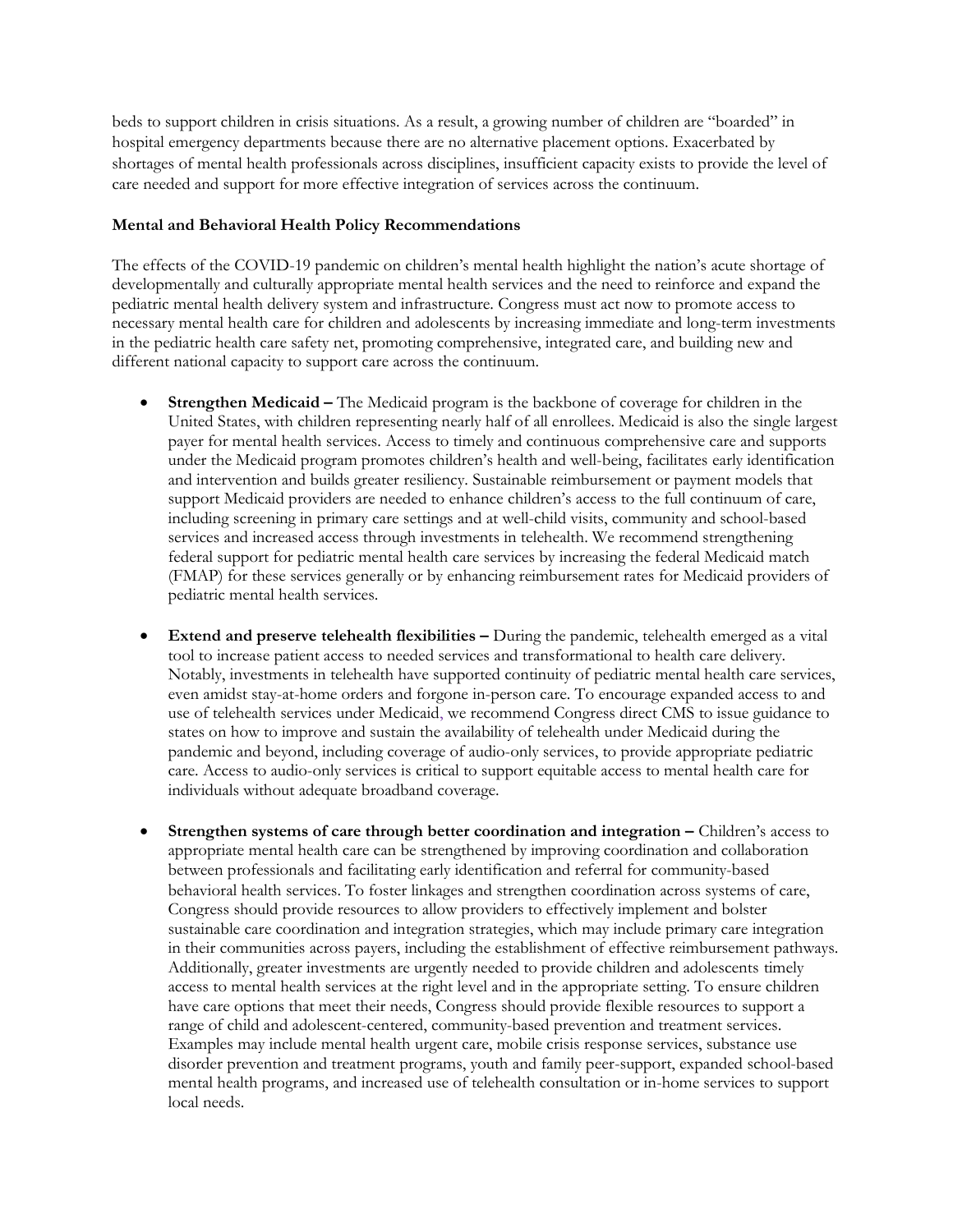- Invest in infrastructure to promote care in the appropriate setting Investments in pediatric mental health infrastructure are critical and urgently needed. There are currently not enough inpatient beds to support children in crisis situations, which increases the number of children boarding in emergency departments. Congress should provide resources to support efforts to scale-up inpatient care capacity, including costs associated with reallocation of existing resources, such as the conversion of general beds to accommodate mental health patients or to update psychiatric facilities to meet current safety standards and the unique needs of children and adolescents. There is also a vital need to increase access to alternatives to inpatient and emergency department care. Congress should provide funding specifically for the creation of additional pediatric care capacity for new sites of care to improve access to mental health services including step-down, partial hospitalization and day programs. These types of programs ensure that children and adolescents continue to receive intensive services and supports they need, while alleviating pressure on acute care settings. Finally, Congress should direct CMS to explore how hospitals can swiftly and safely redirect resources to ensure children receive care in the right place at the right time.
- Support the growth of the pediatric mental health workforce  $A$  robust, diverse mental health workforce is essential to ensure that children have timely access to high-quality, developmentally and culturally appropriate care. Shortages in the mental health workforce are persistent, more severe within pediatric specialties and projected to increase over time. To address barriers to entry into these critical professions and to recruit a more diverse workforce, Congress should invest additional funding in both new and existing pediatric mental health workforce training and loan repayment programs. Existing loan repayment programs are often not designed to be accessible for pediatric professionals, particularly in mental health, and new funding and innovative approaches are needed, such as providing funding for the Pediatric Subspecialty Loan Repayment Program. Finally, investments must support workforce development in a wide array of pediatric mental health fields where shortages persist, such as child and adolescent psychiatrists, social workers, child and adolescent psychologists, school psychologists, school counselors, certified youth and family peer specialists and others.

The national picture of children's mental health is troubling. The added stressors of the COVID-19 pandemic have led to a state of crisis felt in emergency departments, doctors' offices, classrooms, and the homes and communities of children and their families. This moment of crisis is also an opportunity to take long overdue steps to strengthen mental health infrastructure, reduce barriers to care, and ultimately better meet the mental health needs of children and adolescents. We, the undersigned organizations, stand ready to work with you to meet these challenges and build a future where all children can receive the mental health support they need to thrive.

American Academy of Family Physicians American Academy of Pediatrics American Association of Child and Adolescent Psychiatry American Foundation for Suicide Prevention American Hospital Association American Muslim Health Professionals American Psychiatric Association American Psychoanalytic Association American Psychological Association America's Essential Hospitals Association of American Medical Colleges